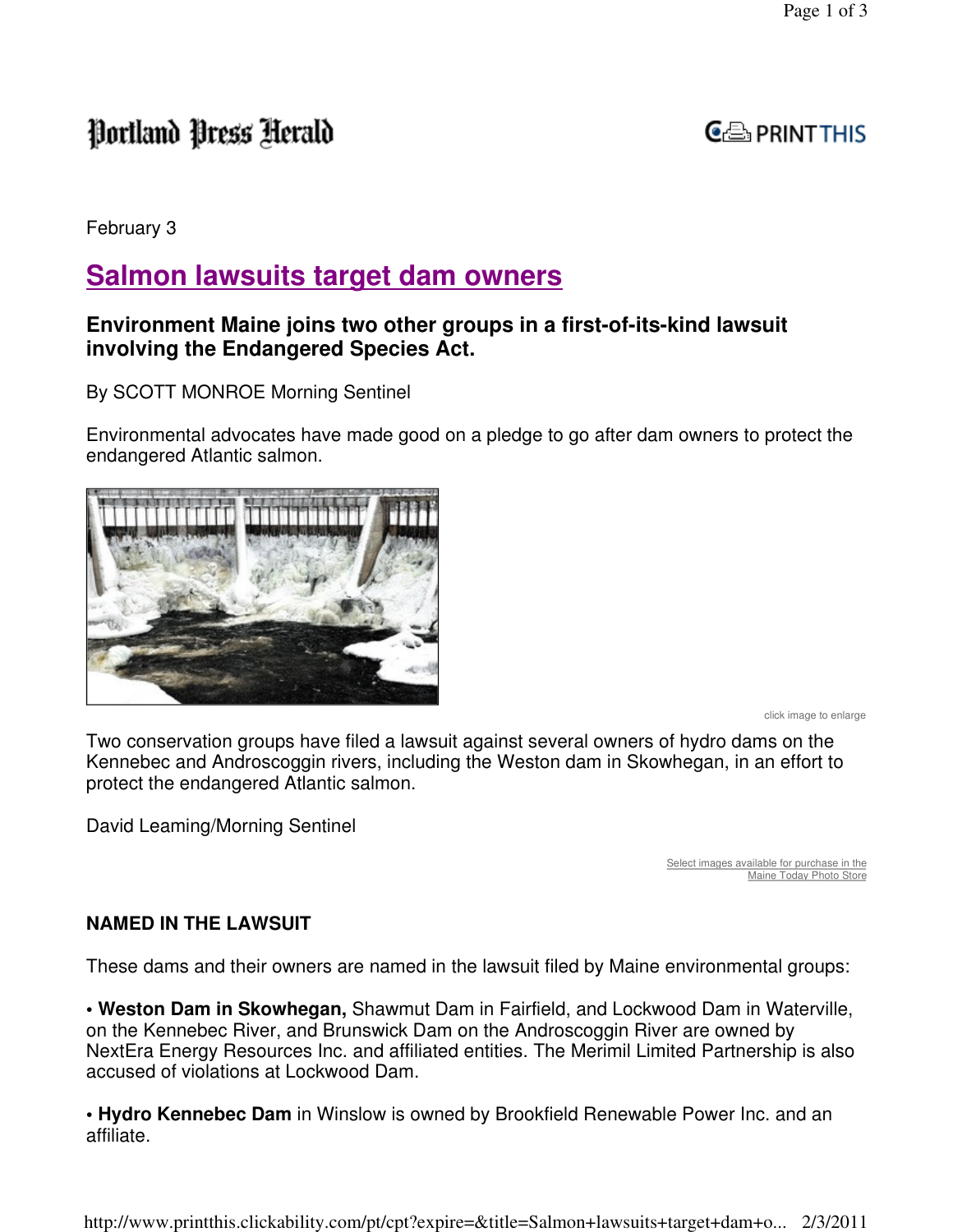- **Worumbo Dam** on the Androscoggin River in Lisbon Falls is owned by Miller Hydro Group.
- **Pejepscot Dam** on the Androscoggin River in Topsham is owned by Hydro Partners Limited Partnership.

Friends of Merrymeeting Bay and Environment Maine have filed lawsuits in U.S. District Court in Portland claiming dam owners are violating the federal Endangered Species Act and Clean Water Act by not providing the salmon with safe passage.

The lawsuits, filed Monday against each dam owner, name four dams on the Kennebec River and three on the Androscoggin River.

An attorney representing the groups said it's the first lawsuit of its kind nationally, going after private companies, not the government, to protect the fish.

"We're at a situation where there's little time left; these dams are pushing an iconic Maine fish to the brink of extinction," said Emily Figdor, director of Environment Maine. "It's too bad we have to sue the dam owners to act, but they're breaking the law and we need to stop killing the salmon."

Of the four dams named on the Kennebec, NextEra Energy owns dams in Skowhegan, Fairfield and Waterville, while Brookfield Renewable Power Inc. and an affiliate own a dam in Winslow.

NextEra spokesman Steve Stengel said Tuesday that company officials "have not seen the lawsuit therefore have no comment at this time."

Julie Smith-Galvin, spokeswoman for Brookfield Renewable Power, said, "We are reviewing the filing and have no comment at this time."

The lawsuits were expected. In July, the Bowdoinham-based Friends of Merrymeeting Bay and Douglas Watts, president of Friends of Kennebec Salmon, announced that they planned to sue unless the dam owners acted to protect Atlantic salmon in the Kennebec River.

With the addition of Environment Maine to the case, dams on the Androscoggin were added to the list. The group is part of a federation of advocacy organizations across the country called Environment America.

The salmon, declared an endangered species in 2009 by the federal government, are being sliced up and killed as they pass through turbine blades at the dams, say the environmental advocates, who suggest "basic" protective measures to prevent migrating fish from swimming into the spinning blades.

The groups said in a statement that the dam owners have declined "simple protection measures -- such as installing effective devices to divert salmon from turbines -- that have been adopted elsewhere."

Also in the lawsuits are claims that the dam owners are violating "water quality certifications" issued by the state under the Clean Water Act by allowing downstream-migrating adult salmon and adult shad to pass through the turbines of the dams without doing studies to prove such